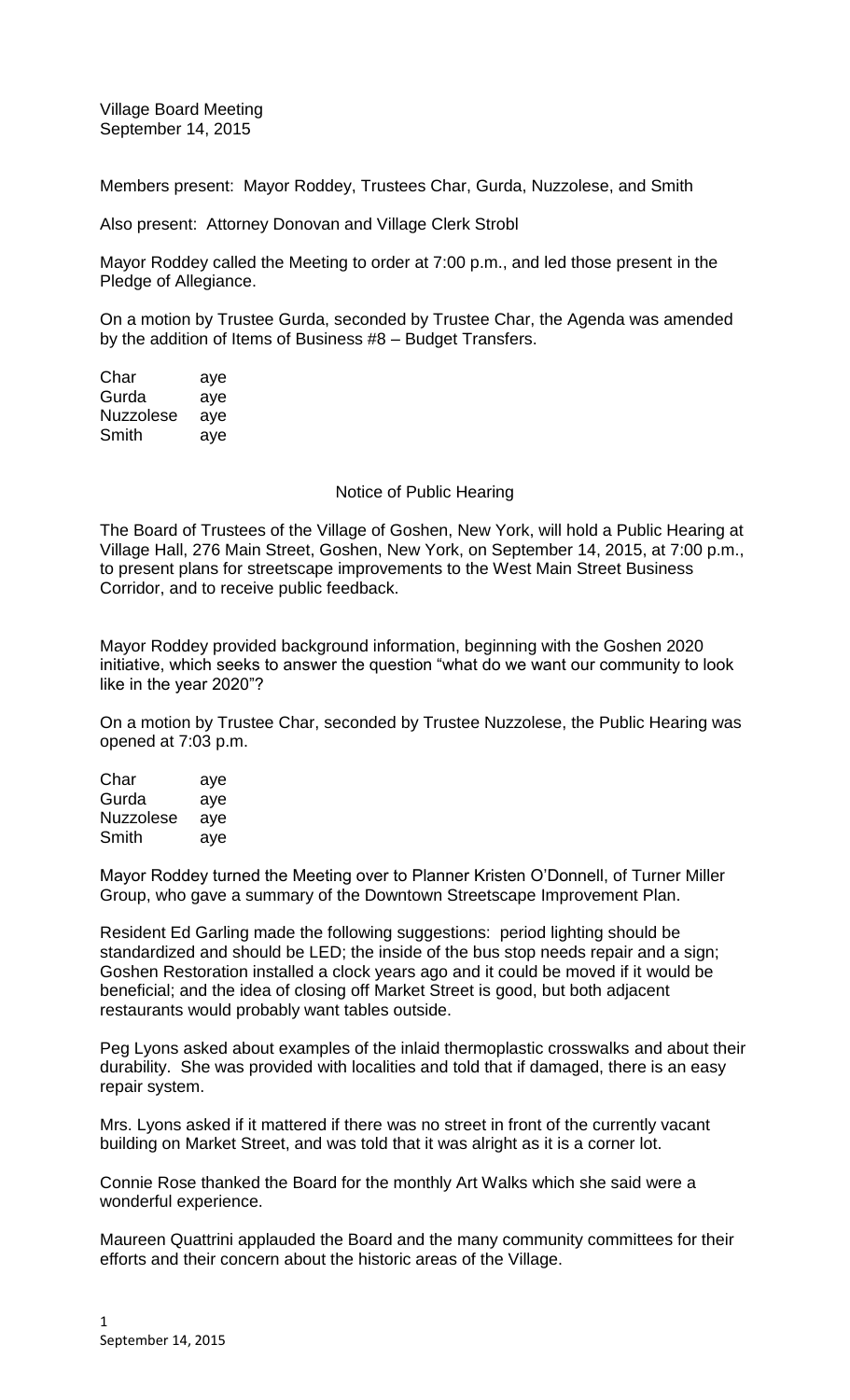On a motion by Trustee Char, seconded by Trustee Gurda, the Public Hearing was closed at 7:22 p.m.

Char aye Gurda aye Nuzzolese aye Smith aye

### **Minutes**

On a motion by Trustee Char, seconded by Trustee Gurda, the Minutes of the August 18, 2015 Village Board Special Meeting were accepted as submitted.

Char aye Gurda aye Nuzzolese abstain (absent on August 18, 2015) Smith abstain (absent on August 18, 2015) Roddey aye

On a motion by Trustee Gurda, seconded by Trustee Char, the Minutes of the August 24, 2015 Village Board Meeting were accepted as submitted.

| Char      | ave                                 |
|-----------|-------------------------------------|
| Gurda     | ave                                 |
| Nuzzolese | abstain (absent on August 24, 2015) |
| Smith     | ave                                 |

On a motion by Trustee Smith, seconded by Trustee Gurda, the Minutes of the August 31, 2015 Village Board Special Meeting were accepted as submitted.

Char abstain (absent on August 31, 2015) Gurda aye Nuzzolese aye Smith aye

## **Communications**

On a motion by Trustee Char, seconded by Trustee Gurda, the Joint Recreation Commission's annual Halloween Party was approved for Saturday, October 17<sup>th</sup>, at Salesian Park.

| Char      | aye |
|-----------|-----|
| Gurda     | aye |
| Nuzzolese | aye |
| Smith     | aye |

Items of Business

On a motion by Trustee Smith, seconded by Trustee Gurda, DPW Superintendent Scott Birney is hereby authorized to attend the Cornell Local Roads Program Workshop on October 6, 2015, at the Orange County Cooperative Extension in Middletown NY. The total cost of this training is \$50.00.

Char aye Gurda aye Nuzzolese aye Smith aye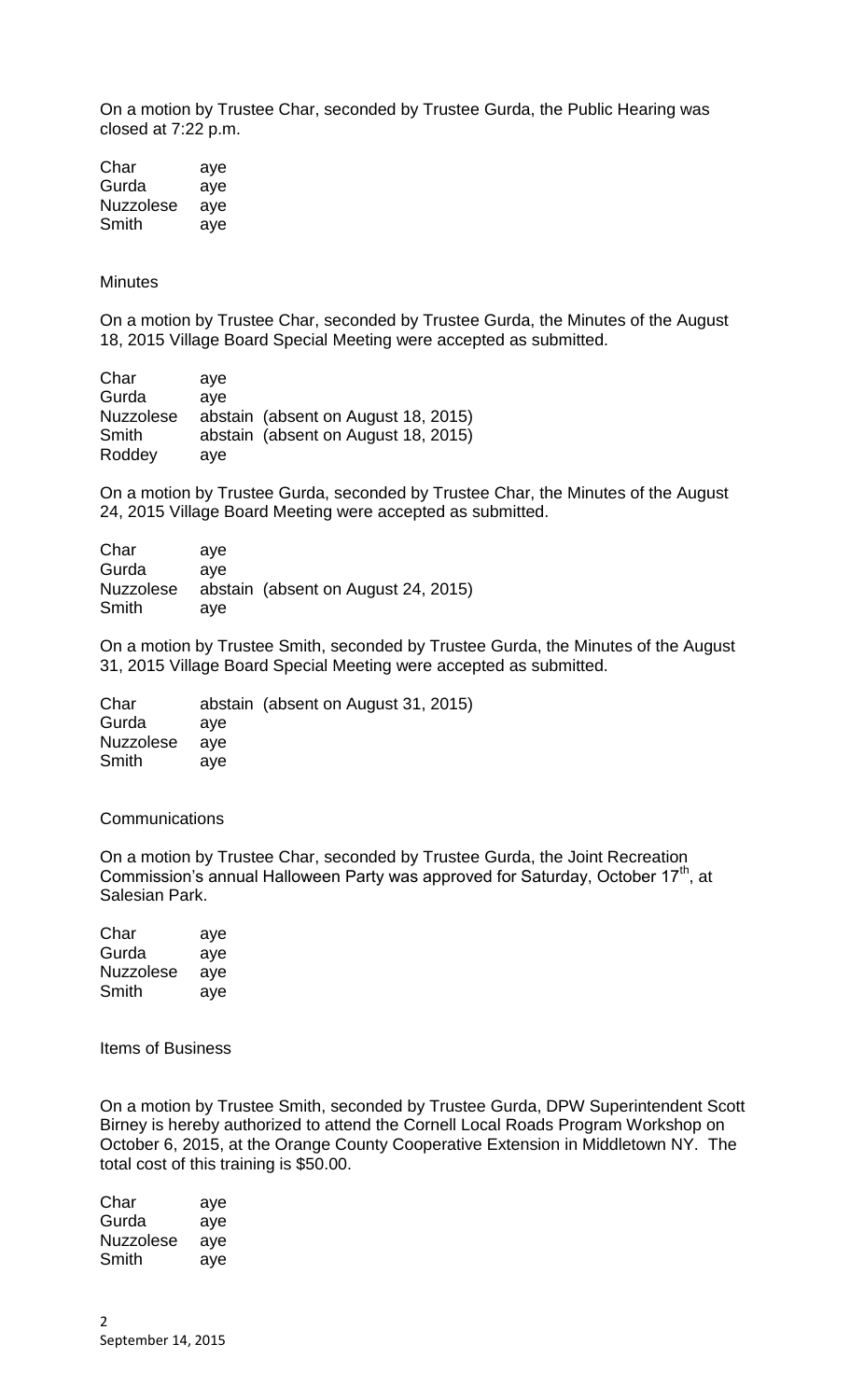On a motion by Trustee Nuzzolese, seconded by Trustee Gurda, the Mayor is hereby authorized to sign a proposal from LAN Associates, Engineering, Planning, Architecture, Surveying, LLP, to prepare construction documents for the Maplewood rear porch restoration and side entrance roof replacement. The fee for preparing the specifications and construction documents to publicly bid the project will be \$4,000.00.

| Char      | aye |
|-----------|-----|
| Gurda     | aye |
| Nuzzolese | aye |
| Smith     | aye |

On a motion by Trustee Char, seconded by Trustee Gurda, the Mayor is hereby authorized to sign a proposal from Lanc & Tully Engineering and Surveying, P.C., for Engineering & Surveying Services for Sidewalk Replacement at Webster Avenue and Erie Street. The fees for the proposal are Surveying \$2,300, Design Services \$2,500, Construction and Contract Documents \$900, Project Bidding \$800, and Construction Observation and Contract Administration \$900, for an overall project cost of \$7,400.

| Char             | aye |
|------------------|-----|
| Gurda            | aye |
| <b>Nuzzolese</b> | aye |
| Smith            | aye |

Attorney Donovan gave a review of an out of district water/sewer user with an unpaid bill of \$3,612.84.

It was decided that a letter would be drawn up advising the owner, and also the resident tenant, that the water will be shut off.

On a motion by Trustee Nuzzolese, seconded by Trustee Gurda, the Village Board authorized that the water service to 76 Fletcher Street be shut off if the water/sewer bill is not paid by October 31, 2015.

| Char             | nay |
|------------------|-----|
| Gurda            | aye |
| <b>Nuzzolese</b> | aye |
| Smith            | ave |

Trustee Char noted his preference for a "paid by" date of September 30, 2015.

On a motion by Trustee Gurda, seconded by Trustee Smith, bills as examined by members of the Board were approved in accordance with Abstract 2015/2016 number 3, check numbers 9215 through 9364, in the amount of \$379,693.19, and wire transfers in the amount of \$158,295.39, for a grand total of \$537,651.58.

| Char      | aye |
|-----------|-----|
| Gurda     | aye |
| Nuzzolese | aye |
| Smith     | aye |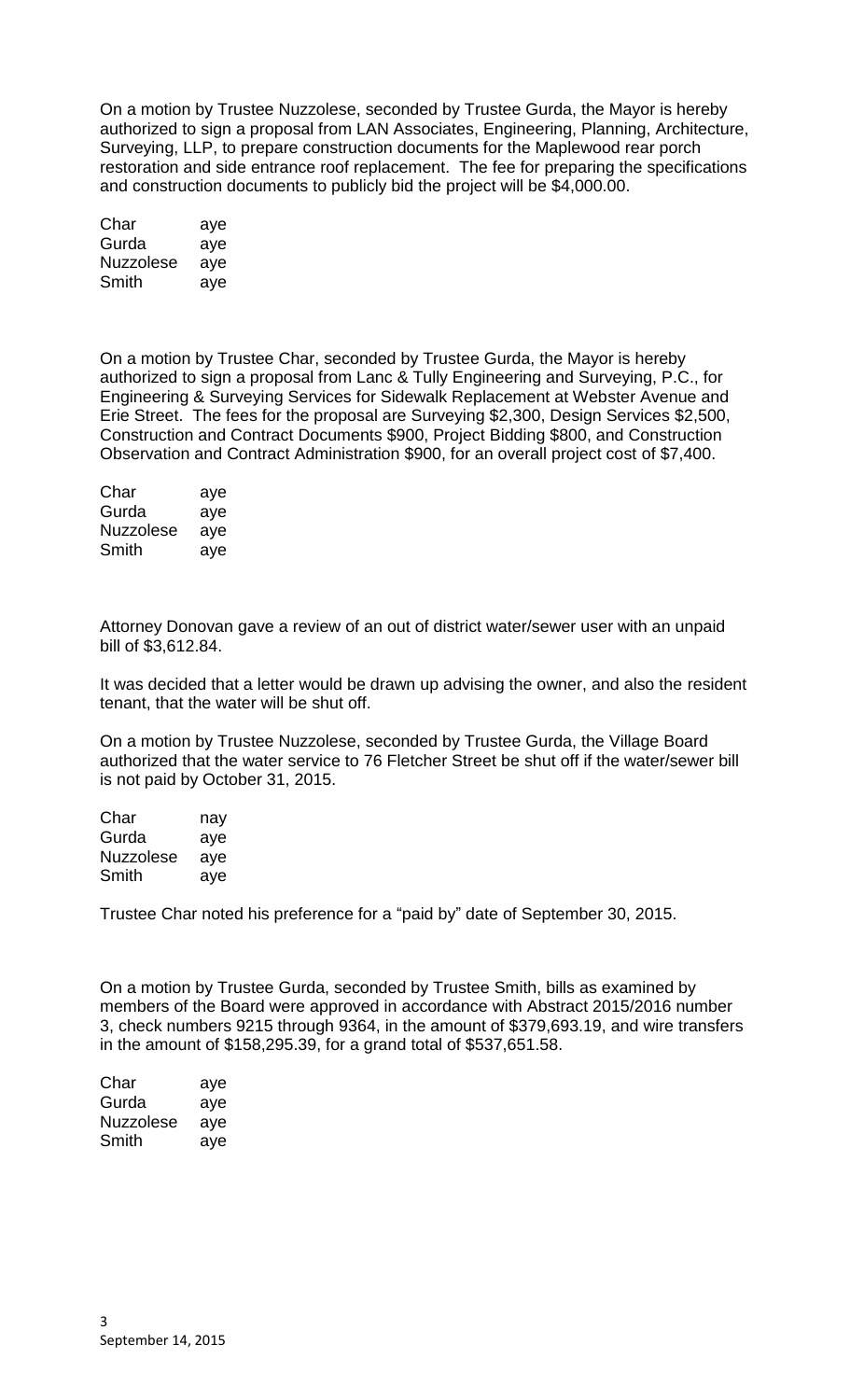Trustee Gurda moved the following, which was seconded by Trustee Char:

**WHEREAS,** the Village of Goshen has received three (3) bid proposals for milling and paving approximately 5,400 square feet for new crosswalks for the Downtown Streetscape Improvement Plan; and

**WHEREAS,** the low bid, in the amount of \$26,500.00 was received from Ron DeGroodt Paving Inc.; and

**WHEREAS,** Lanc & Tully, PC, Village Engineers have reviewed the bids, and have recommended Ron DeGroodt Paving, Inc.;

# **NOW, THEREFORE,** it is hereby

**RESOLVED,** that the milling and paving of approximately 5,400 square feet of pavement for new crosswalks in the downtown area be awarded to Ron DeGroodt Paving Inc.

| Char             | aye |
|------------------|-----|
| Gurda            | aye |
| <b>Nuzzolese</b> | aye |
| Smith            | aye |

On a motion by Trustee Gurda, seconded by Trustee Char, the Mayor is hereby authorized to sign a proposal from Harbour Roads, of Albany NY, for the installation of Traffic Patterns (tm) Thermoplastic Texturing System as per manufacturer's specifications, at a cost of \$23.00 per square foot. Fourteen (14) crosswalks will be installed for a total cost of \$124,959.

| Char      | aye |
|-----------|-----|
| Gurda     | aye |
| Nuzzolese | aye |
| Smith     | aye |

On a motion by Trustee Gurda, seconded by Trustee Nuzzolese, the Treasurer is hereby authorized to transfer budget line items as designated in the attached schedule. The purpose of these transfers is to balance certain budget lines.

| Char      | aye |
|-----------|-----|
| Gurda     | aye |
| Nuzzolese | aye |
| Smith     | aye |

## Mayor/Trustee Comments

Trustee Nuzzolese reported that Sewer Department employees are in the process of jetting sewer mains, along with normal operations and maintenance.

Trustee Gurda gave the following report for the Water Department: spot flushing of fire hydrants continues throughout the Village to maintain water quality, and the installation of radio read water meters continues.

Trustee Char urged residents to take advantage of a Police Department child passenger car seat safety check, to be held Saturday, September 19<sup>th</sup> at Village Hall.